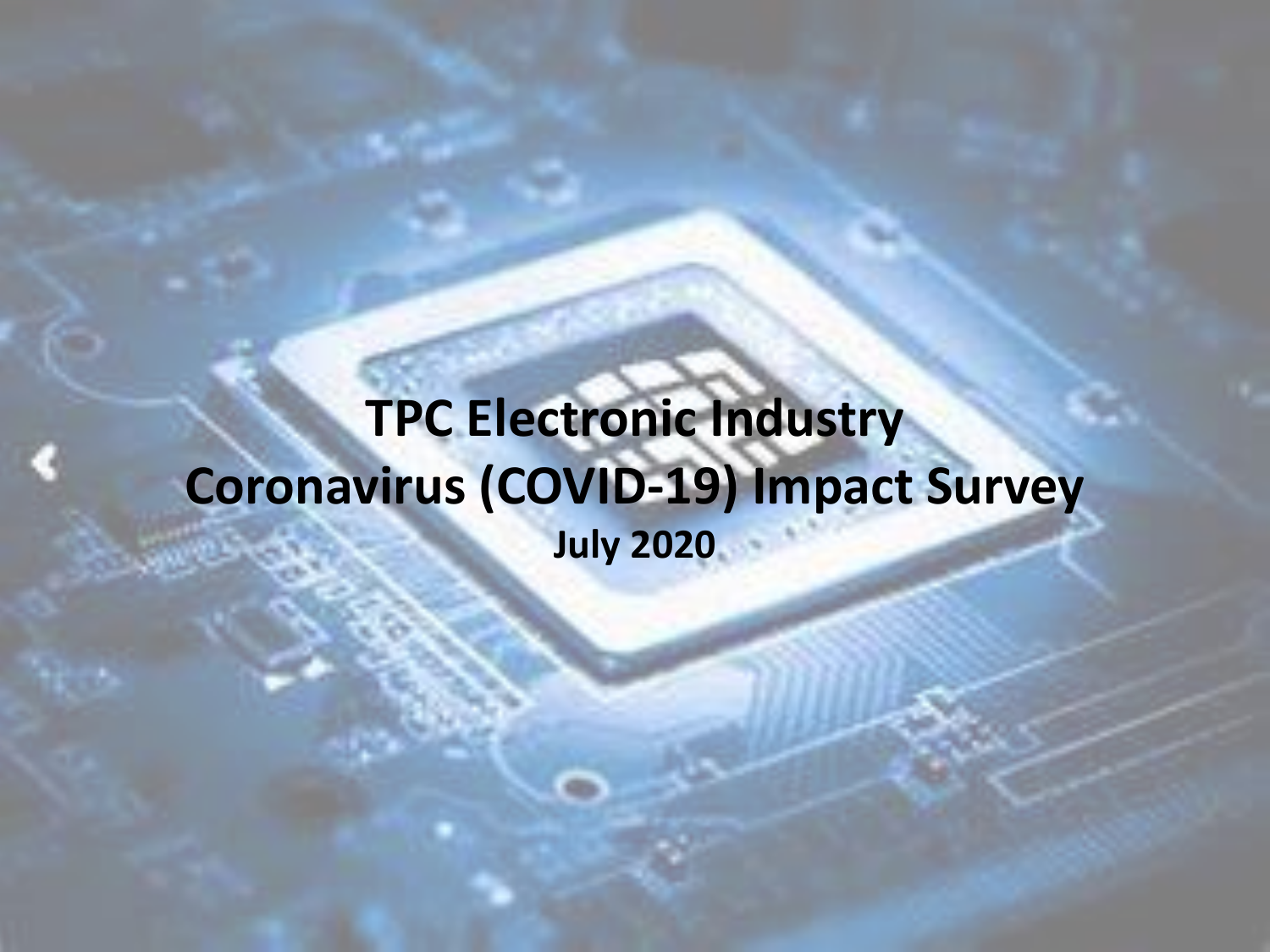## TPC Electronic Industry COVID-19 Impact Survey

Survey Date: July 1-7 Respondents: ~7200 Location: Worldwide/China focus (~85% China) Who: Active Electronics Industry Professionals

As a follow up to our ongoing research on the impact to the electronics supply chain in China from the Coronavirus (COVID-19); we did our 5th special survey. The survey had ~7200 respondents with ~85% located in China. Our key findings along with our supporting on the ground checks are as follows:

- Only 23% of the respondents are seeing an incremental negative impact over the past 4 weeks to demand and/or production from the virus; vs. 28% last month and 31% in April.
- 93% of the respondents see production down only 5% or less for C2Q due to the virus' impact.
- Now 14% think the production shortfall in C1Q & early C2Q will be made up in C2Q while 67% believe it will be made up in C3Q (up from 59%).
- 7% are saying the production shortfall will never be fully made up vs. 1% in the May survey.
- Regarding the shortfall, ~51% of these responses believe the virus will not be contained enough to make up the production deficit. this is the #1 reason now and a significant shift in what the supply chains are thinking will hamper the recovery.
- 26% (vs. 35% in May) believe there will not be enough components available in to make up the shortfall.
- Now 73% (vs. 63% in May & 58% in April) of the respondents see 5% or less demand destruction; while only 11% see >10% demand destruction.
- The weighted average of this survey's demand destruction due to COVID-19 is ~4-5%.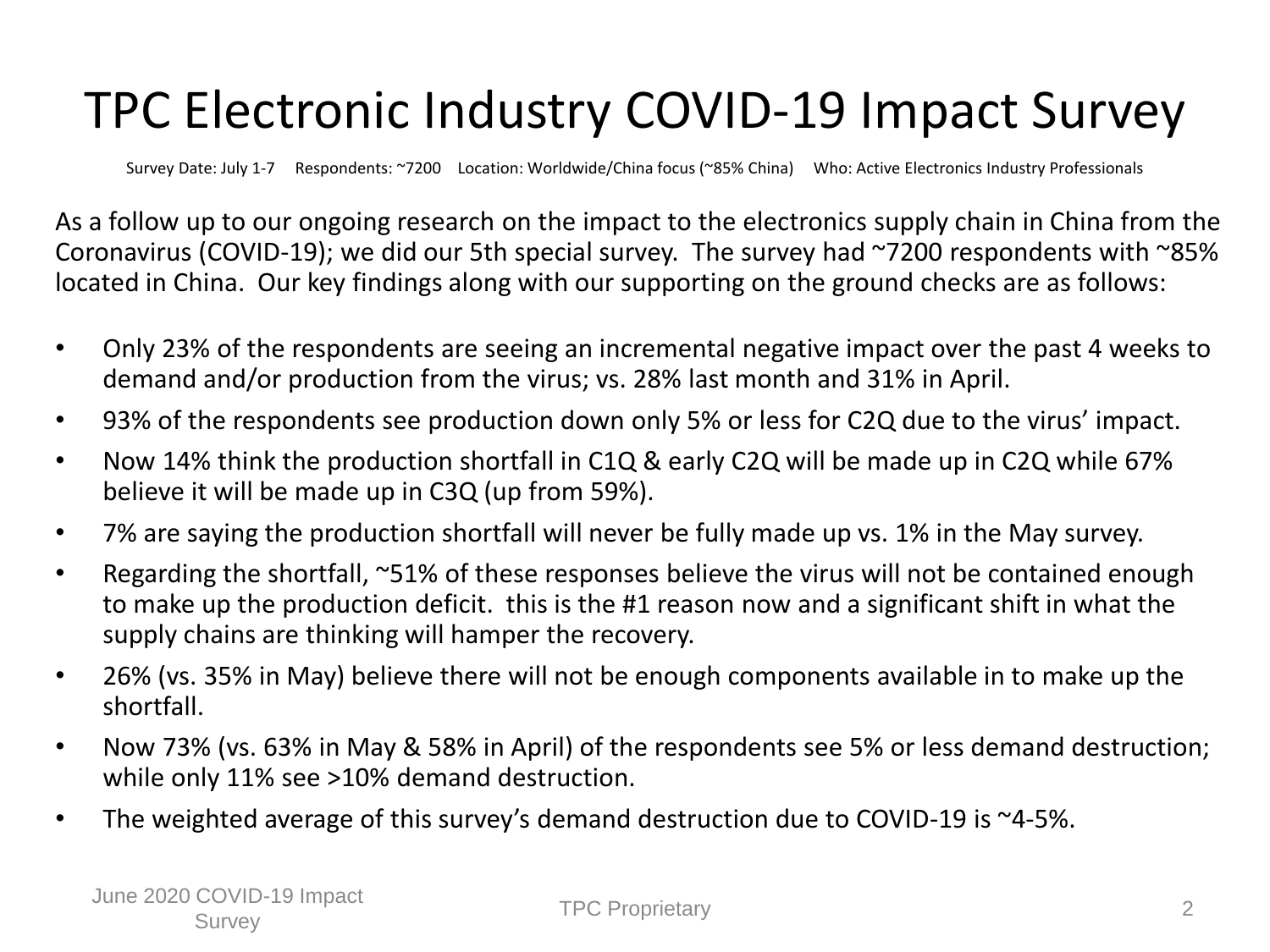Have you seen any additional negative impact to component demand and/or production due to COVID-19 over the last 4 weeks?

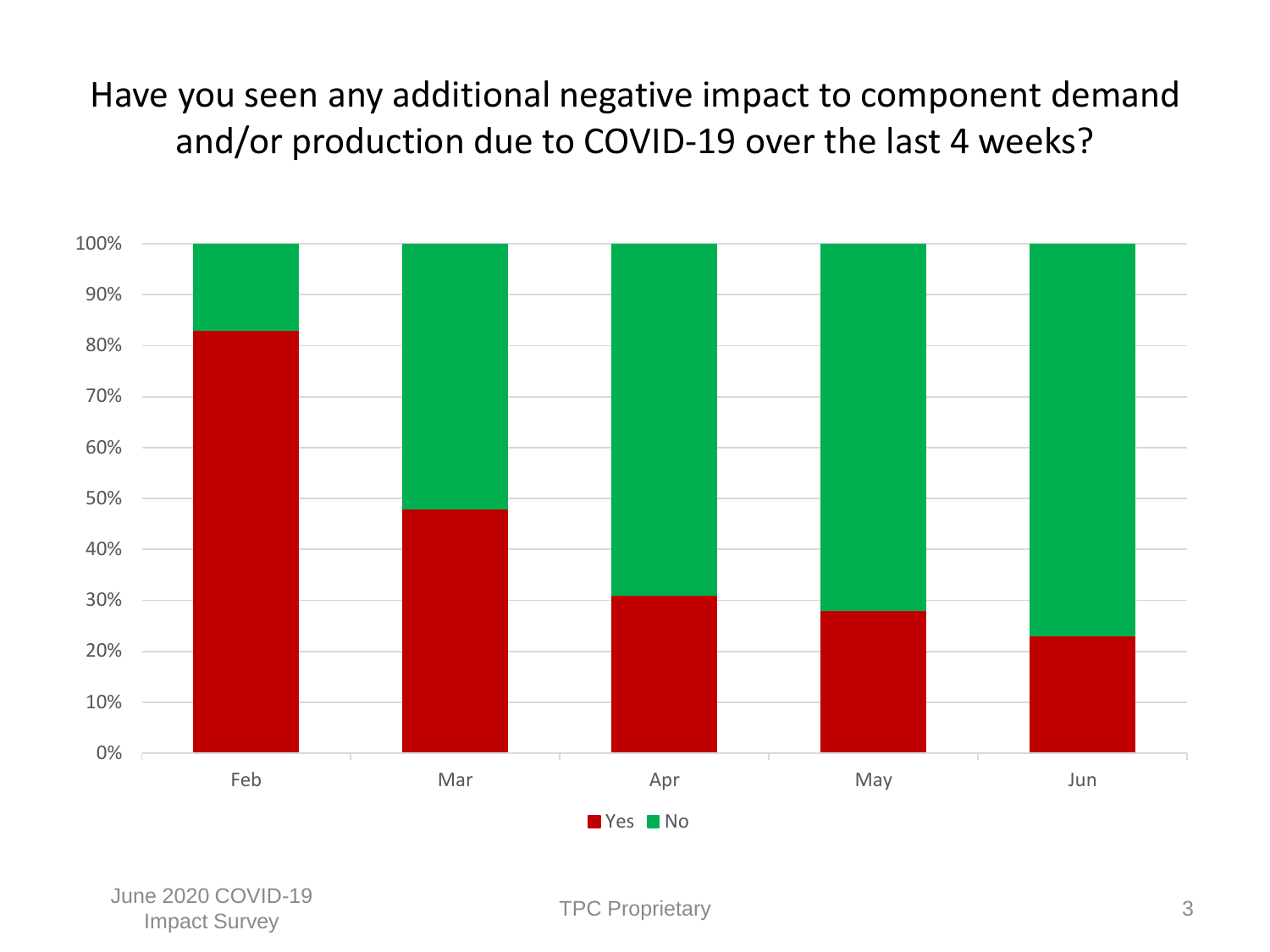### What % of C2Q's electronics production do you think this will impact vs. previous plans?

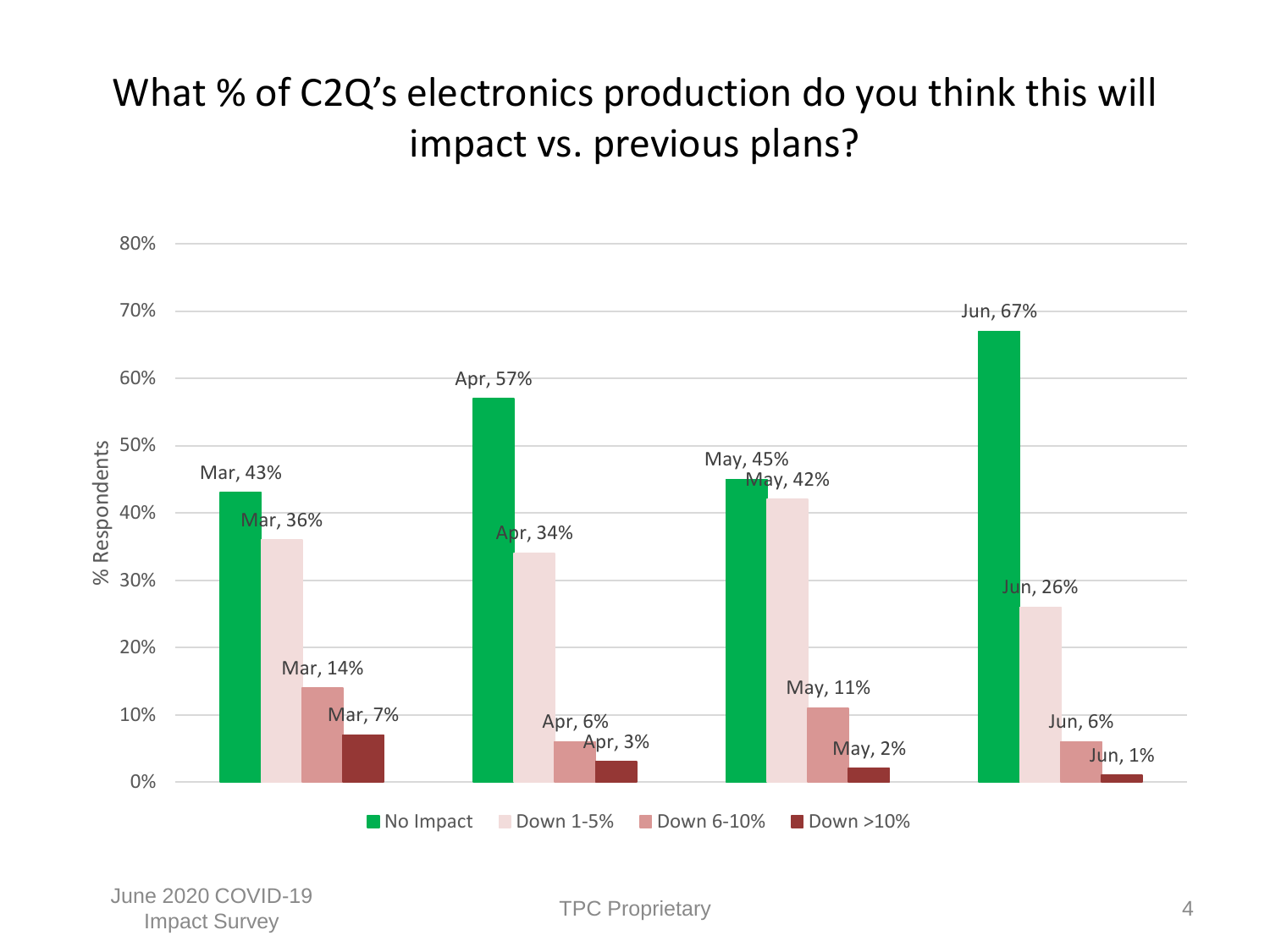#### When do you think the production shortfall from COVID-19 will be made up?

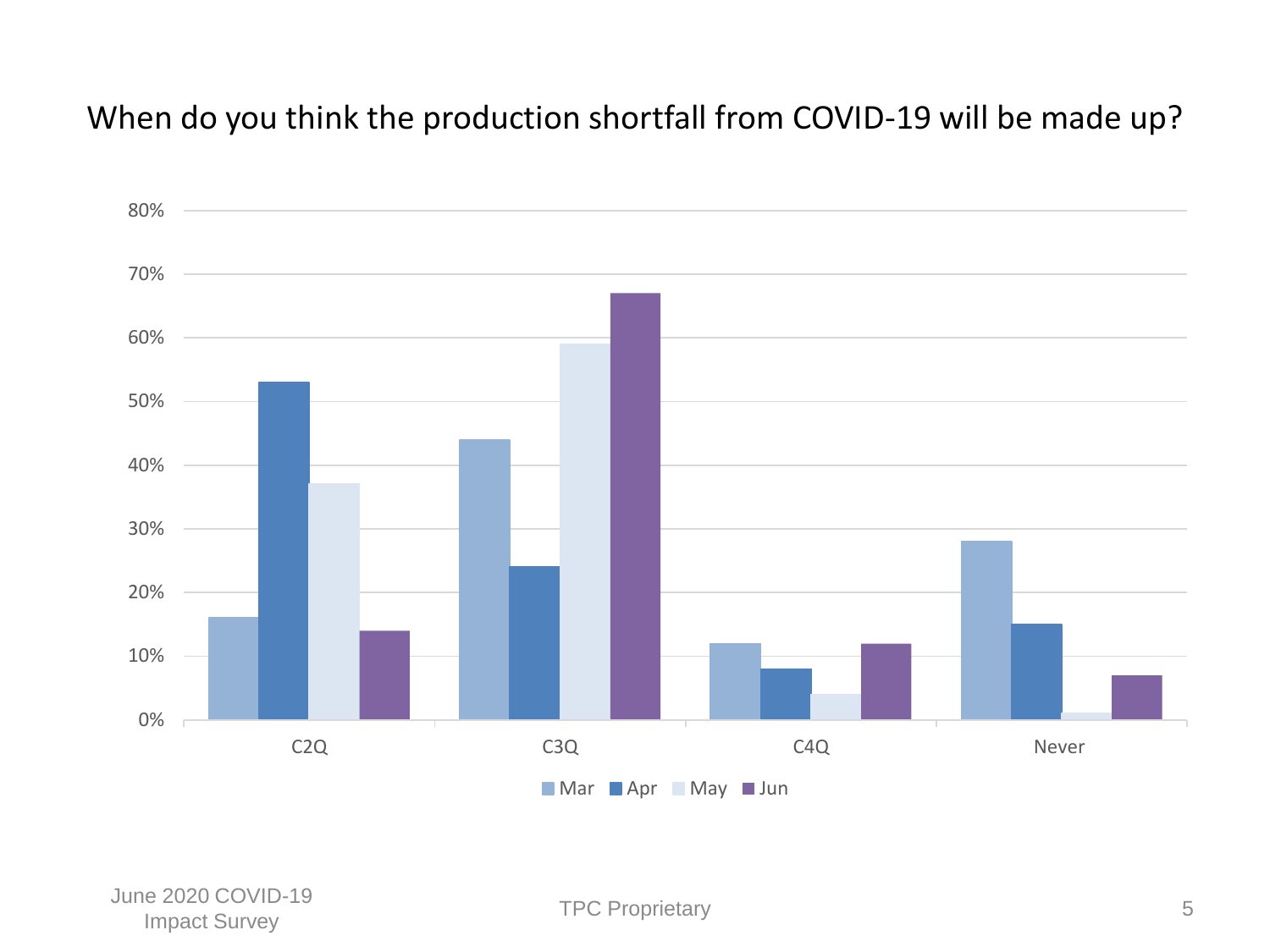### If production delta will not be recovered by C2Q, why? (multiple answers OK)



June 2020 COVID-19 Let the Contract Survey of the Contract Survey of the Contract Survey of the Contract Survey of the Contract Survey of the Contract Survey of the Contract Survey of the Contract Survey of the Contract Survey of the Contrac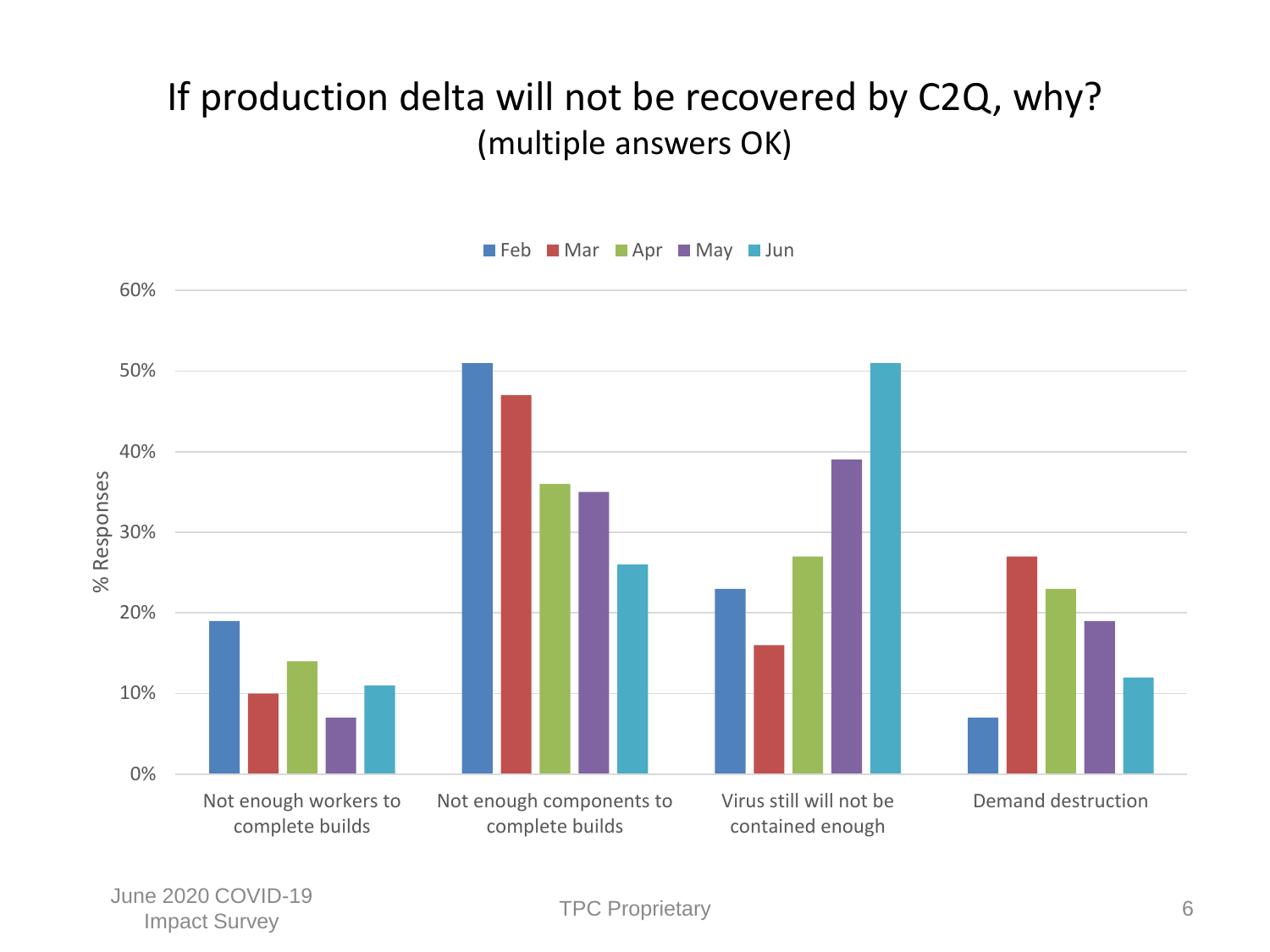### How much demand destruction (if any) do you think we will see due to COVID-19?



June 2020 COVID-19 Let the Contract Survey TPC Proprietary TPC Proprietary The Contract Survey The Contract Survey The Contract Survey The Contract Survey The Contract Survey The Contract Survey The Contract Survey The Contract Survey The Co